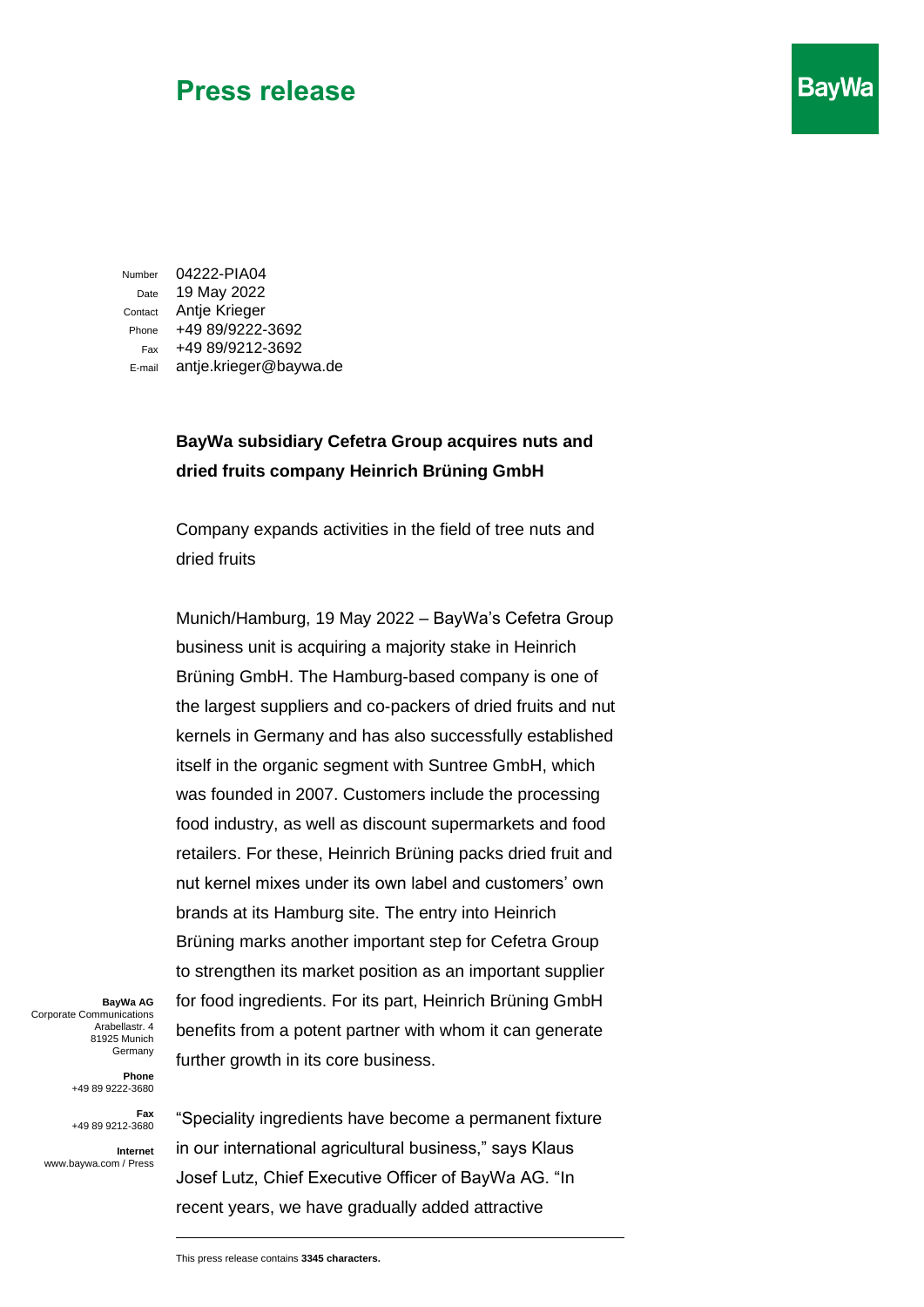## **Press release**

**BayWa** 

Date 19 May 2022 Page 2

> acquisitions in the specialities sector to our portfolio at Cefetra Group and diversified it more and more. Heinrich Brüning is a company with tradition, a strong presence in Europe and promising products. In that way, Heinrich Brüning is an excellent fit for us to jointly advance our strategic goals."

"The food ingredients market is an important pillar of our growth strategy," says Daan Vriens, CEO of the Cefetra Group. Heinrich Brüning plays a significant role in this market and complements the product portfolio and customer base of the Cefetra Group very well. Daan Vriens: "We were particularly impressed with the expertise and decades of experience of the owner family and their workforce. We share the same corporate values and culture with Heinrich Brüning. We are very much looking forward to further developing the exciting growth area in the nuts and dried fruit sector in partnership."

From a consumer perspective, nuts and dried fruits are becoming increasingly attractive as a vitamin-rich component of a balanced diet. As a plant-based source of protein, nuts are also becoming increasingly interesting as an ingredient for the production of vegetarian and vegan foods. "After almost 70 years of successful operation as a family-owned company, we have decided to aim for a partnership in order to better exploit the growth opportunities in this business," says Frank Rump,